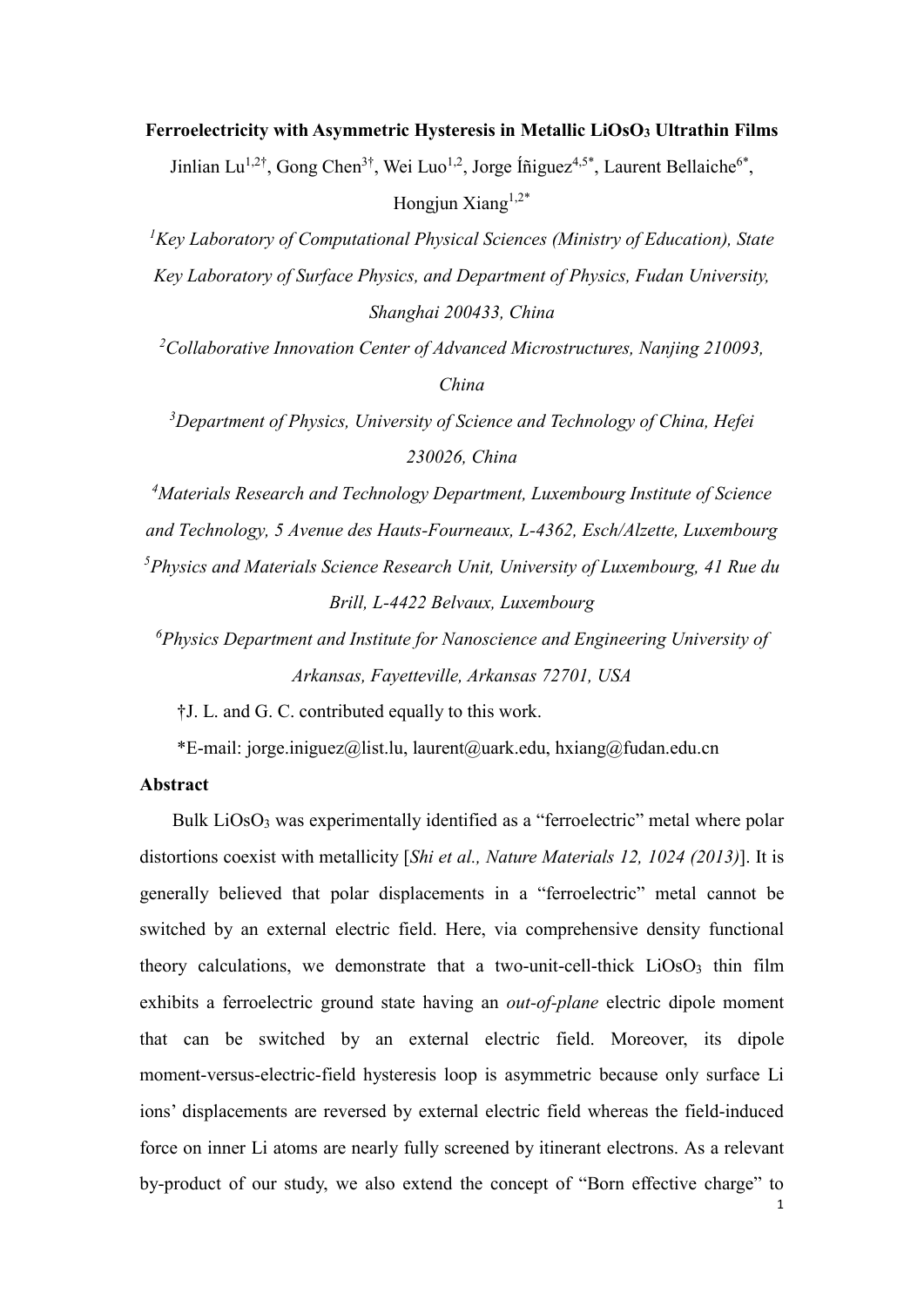finite metallic systems, and show its usefulness to rationalize the observed effects.

#### **Main text**

Ferroelectricity is known as a property of an insulator having a spontaneous electric polarization whose direction can be reversed by an electric field. About 50 years ago, Anderson and Blount [1] proposed an interesting concept of "ferroelectric (FE) metal". Recently, Shi *et al*. experimentally demonstrated that metallic bulk LiOsO3 undergo a "FE-like" phase transition from a high-temperature non-polarized paraelectric state to a low-temperature "FE" polarized state [2] as a result of zero center phonon softening [3-5]. The combination of metallicity and non-centrosymmetric structures may produce unique physical properties, such as non-centrosymmetric superconductivity [6-9], unconventional optical responses [10, 11], magnetoelectricity [12-14], highly anisotropic thermopower response [15], and FE photovoltaic properties [16]. However, the so-called bulk "FE metal" usually does not display ferroelectricity since the polarization in the "FE metal" cannot be switched by an electric field due to the screening of the itinerant electrons. In fact, any "FE metal" is also referred to as a "polar metal" in the literature [17].

In order to further expand the applications of "FE metals", it is however highly desirable to switch the polarization in a "FE-metal" with an electric field. In 2014, Xiang proposed that the polarization may be controlled by the electric field if the current flow perpendicular to the slab is blocked [18]. Similarly, Filippetti *et al.* [19] and Luo *et al.* [20] predicted the possibility of a polarization reversal in  $BisTi<sub>5</sub>O<sub>17</sub>$ layers and two-dimensional (2D) CrN, respectively*.* Very recently, Fei *et al.* experimentally observed such polarization reversal in a 2D WTe<sub>2</sub> FE metal by applying an electric field [21]. Despite these remarkable progresses, how and why the polarization in a "FE metal" is switched by an external electric field is not clear.

In this Letter, we systematically investigate the ferroelectricity of metallic polar LiOsO<sub>3</sub> films with various thicknesses [see Sec. I and II of Supplementary Material (SM) [22]]. We search the ground state configuration and tune the spontaneous electric dipole moment (here, we used the spontaneous electric dipole moment rather

 $\overline{\phantom{a}}$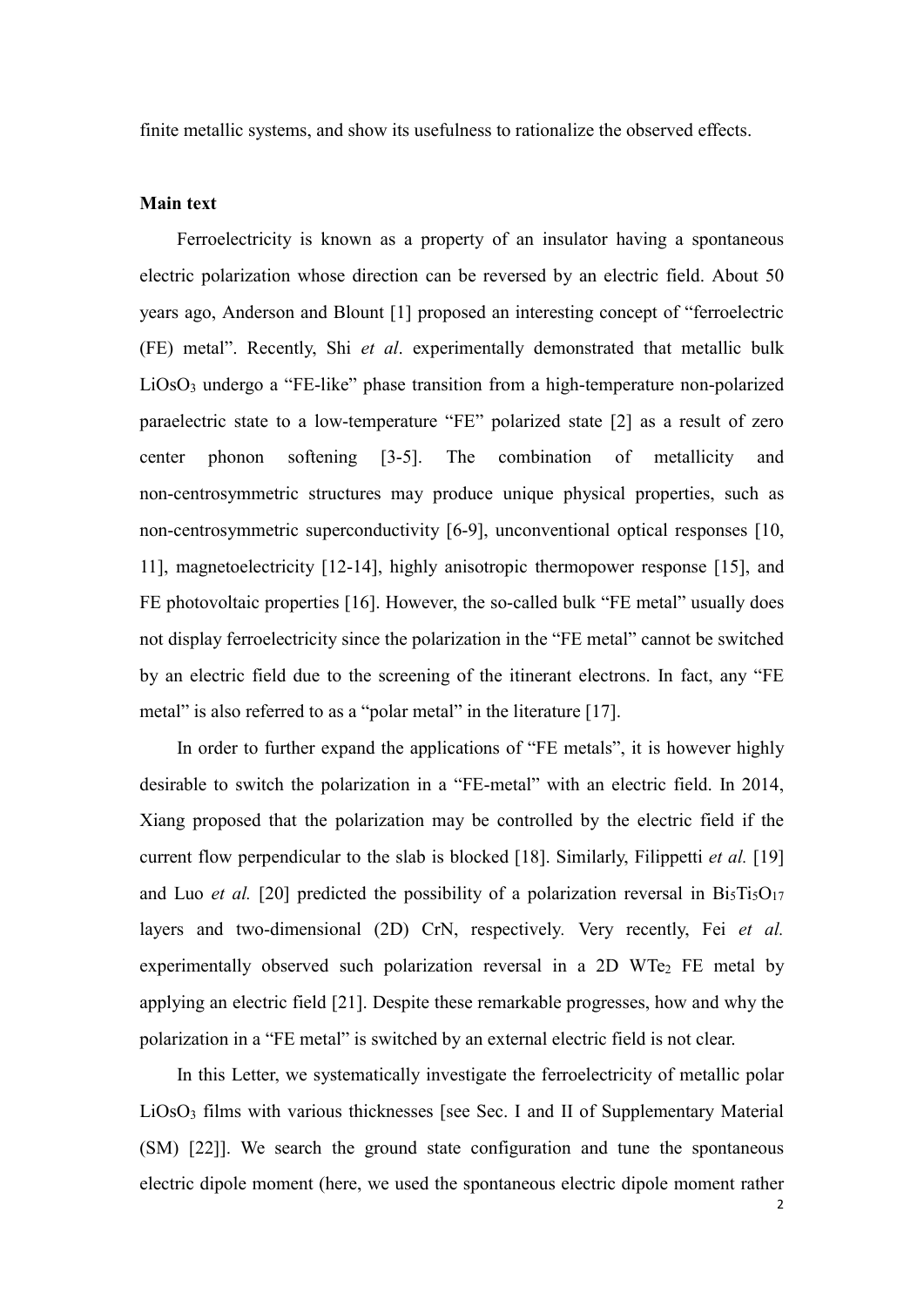than the common word "polarization" for describing polar intensity in metallic films more accurately) by an external electric field. For the 2-unit cell-thick (2-UC) film, the ground state is FE, and its net electric dipole moment can be asymmetrically switched and reversed by an external electric field, due to an "only'' partial screening of bound charges via itinerant electrons. For thicker films, even-UC films exhibit a "ferrielectric" (FI) ground state while odd-UC films adopt an "antiferroelectric" (AFE) ground state, but none of them exhibits a field-induced switchable net electric dipole moment -- because of high energy barriers.

**Structures and dipole moments of thin films.** Bulk LiOsO<sub>3</sub> belongs to the centrosymmetric  $R\overline{3}c$  space group at room temperature. In this phase, Li and O ions lie at an identical plane (marked as the  $O<sub>3</sub>$  plane, which is perpendicular to pseudo-cubic [111] direction as indicated via blue dot-line in Fig. 1) and Os ions are exactly halfway between two successive  $O_3$  planes. As a result, there is no net electric dipole moment. Below 140 K, bulk  $LiOsO<sub>3</sub>$  transforms into a non-centrosymmetric R3c structure [2], which exhibits Li ionic motions along the pseudo-cubic [111] direction – therefore generating a spontaneous electric dipole moment.

LiOsO3 films are then constructed from the bulk structure and with the out-of-plane direction being along the polar [111] direction. By comparing the formation energies ( $U_{form}$ ) of different surface terminations (see Fig. S1 of SM [22]), the case with the lowest formation energy  $(i.e., LiO<sub>3</sub>-LiO<sub>3</sub>)$  is chosen as the surface terminations of films. LiOsO<sub>3</sub> films with thicknesses ranging from  $1$ -UC to  $9$ -UC are investigated. We consider films with equivalent top and bottom surfaces; in this way, we have no built-in electric field that may favor one polar orientation. The 1-UC film is not included in our results since too low ratio of cations in 1-UC film leads to an unreasonable valence (+10 for the Os ion) and high formation energies.

There are three possible relative locations of each Li ion with respect to the  $O<sub>3</sub>$ plane (i.e., above, on or below the plane). To determine the ground state, all combinations of the locations of Li ions are carefully examined. Figure 1 show the fully relaxed configurations and also reports the corresponding energies for the stable combinations of 2-UC, 3-UC and 4-UC films. It is found that the configurations with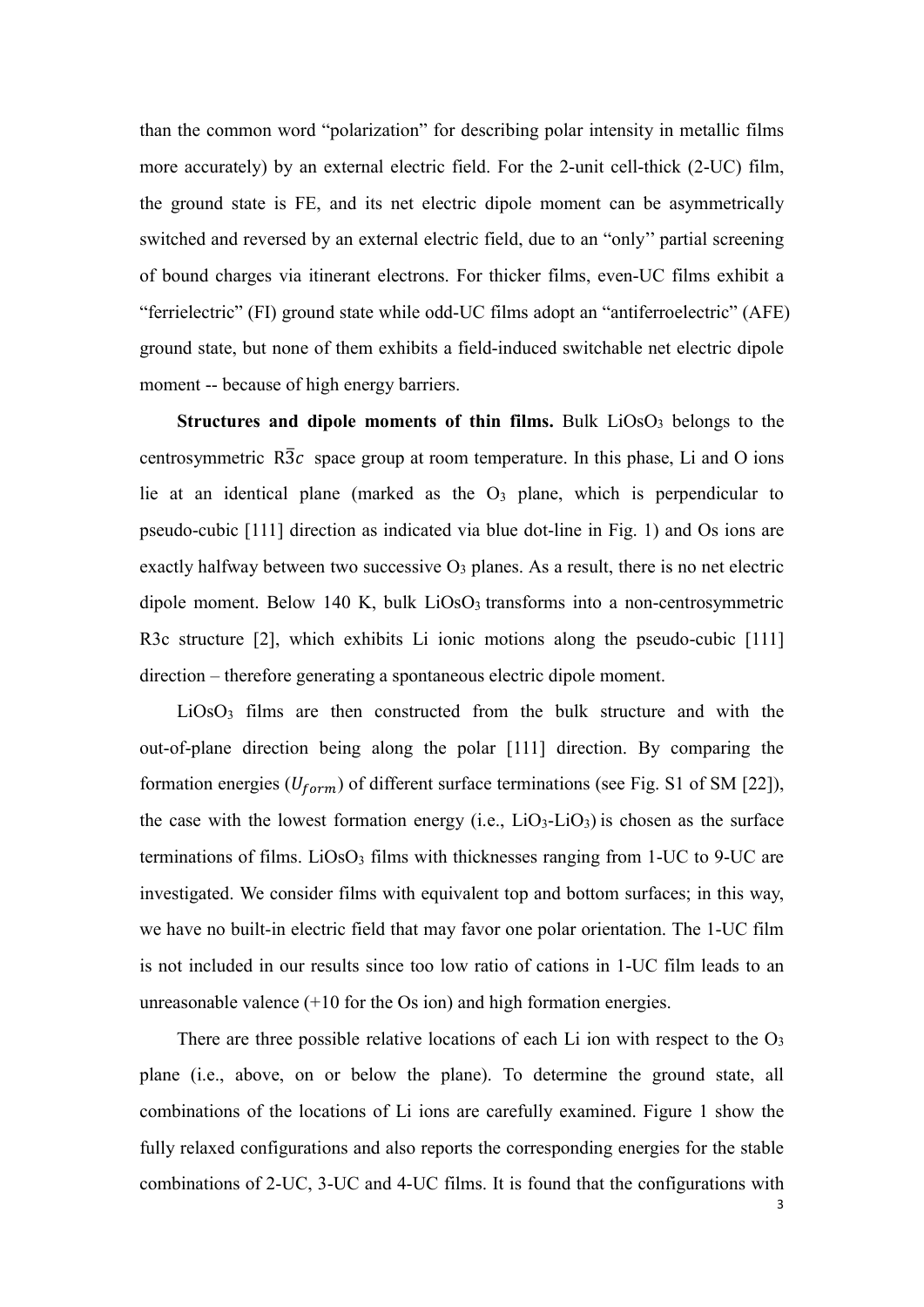the Li ion located on the  $O_3$  plane (e.g.,  $II_e$  or IV<sub>b</sub> structure) are generally higher in energy than those with shifted Li ions (i.e., for which Li ions is above or below the O<sub>3</sub> plane), due to the off-centering (polar) instability associated to the Li ions [3, 23]. For the 2-UC films, the IIa FE configuration is the most energetically favorable, in which all Li ions shift towards the same direction with respect to the  $O_3$  planes like in bulk. Our test calculations also show that the  $II_a$  FE configuration is also more stable than in-plane AFE structures (not shown here). The computed phonon spectrum [24, 25] (see Fig. S2 of SM [22]) indicates that this FE state is dynamically stable. The computed electric dipole moment of this FE state reaches  $60\times10^{-3}$  e·Å/Li (see Fig. 1).

For the n-UC  $(n>2)$  films, symmetric or quasi-symmetric configurations are preferred, with dipoles being in opposite directions between the top and bottom surfaces to decrease the depolarization field and thus the energy. The odd-UC films with an even number of Li ions are thus AFE, while the even-UC films with an odd number of Li ions are FI due to the shifted central Li ions. As shown in Fig. 1, the obtained AFE solutions  $(III_a, IV_b)$  are peculiar ones, as they involve a longitudinal modulation of the polar distortion and thus resemble tail-to-tail charged ferroelectric domain walls. As indicated in Fig. 2(a), the net electric dipole moment of all FI states is extremely small, which will be explained shortly.

**"Born effective charges" in metallic thin films.** The Born effective charge (BEC) [26] is a useful physical quantity to describe the response of an insulator under

an electric field. The BEC tensors can be computed as  $Z_{k,\beta\alpha}^* = \Omega \frac{dP_{\beta}}{dr} = \frac{dP_{\beta}}{dr}$ *k*  $Z^*_{k,\beta\alpha} = \Omega \frac{\partial P_\beta}{\partial \beta} = \frac{\partial F_\beta}{\partial \beta}$  $\partial u_{_{k\alpha}} \quad \ \partial E$  $\beta = \frac{U I'_{k\alpha}}{A}$  $\beta\alpha$  $\alpha$   $\mathcal{L}_{\beta}$  $=\Omega \frac{\partial P_{\beta}}{\partial \overline{\Omega}}=\frac{\partial}{\partial \overline{\Omega}}$  $\frac{\partial}{\partial u_{k\alpha}} = \frac{\partial^2}{\partial E_{\beta}}$ ,

suggesting that they can be calculated as the change of the polarization with respect to the atomic displacement or as the additional atomic force due to the presence of an electric field. Although the BEC is originally defined for insulators, here we generalize for the first time the usage of the BEC to metallic systems. As we will show shortly, "BEC" is also useful for describing the electric field response in metallic thin films. Practically, we compute the "BEC" of paraelectric thin films that are "cut" from the bulk paraelectric  $R\overline{3}c$  structure. For each Li ion of a given thin film, we move the Li ion along the c-axis (i.e., perpendicular to the plane of the thin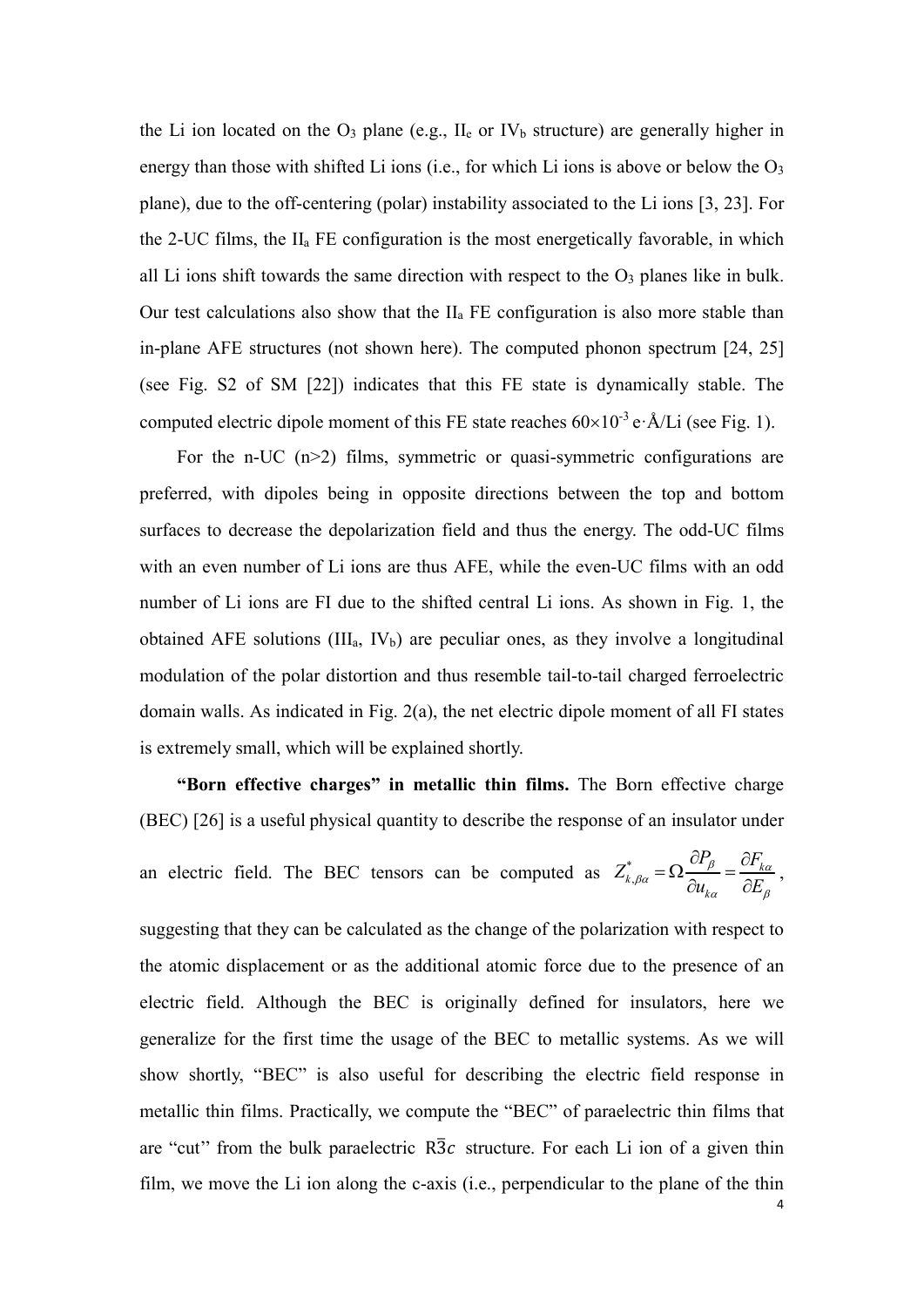film) by a small amount (e.g., 0.2 Å), and then extract the "BEC" via  $Z_{k}^*$ *k P Z u* β  $\frac{1}{\beta a}$   $\frac{1}{\alpha}$   $\frac{1}{\alpha}$  $\hat{c}$  $=\Omega \frac{\partial P}{\partial u_{k\alpha}}$ .

For an insulator, the polarization can be computed with the Berry phase approach [27]. However, the Berry phase theory of polarization is not applicable to a metal. Fortunately, we can compute the dipole moment by a direct integration of the charge density of a metallic thin film. Our results [see Fig. 2(b)] show that the surface Li ion has a "BEC" of about 0.3 e, while the "BEC" of the internal Li ion is much smaller (less than 0.03). From 2-UC to 4-UC thin films, the "BEC" of the internal Li ion becomes closer and closer to zero. In the 4-UC case, the subsurface Li ion also has a very small "BEC". These results suggest that the internal Li ions are screened by the itinerant electrons, while the screening of the surface Li ions is not complete. Thanks to the computed "BECs", we can explain the electric dipole moments of  $LiOSO<sub>3</sub>$  thin films. The magnitude of the dipole moment of  $2$ -UC II<sub>c</sub> is only slightly smaller than that of the 2-UC  $II_a$  structure (see Fig. 1) because the change of the magnitude of the dipole moment is mainly due to the displacement of the internal Li ion and such internal Li ion has a very small "BEC". The small "BEC" of the internal Li ions also results in small electric dipole moments for 2-UC  $II<sub>b</sub>$ , 2-UC  $II<sub>d</sub>$ , 4-UC IV<sub>a</sub>, 6-UC and 8-UC thin films [see Fig. 1 and Fig. 2(a)]. We note that the behavior of insulating films under electric field could be rather different from that of metallic films (see Sec. III of SM [22]).

**Net electric dipole moment reversed by an applied electric field.** By definition, for a material to be FE, the spontaneous polarization (or electric dipole moment) must be reversible. We thus applied an external electric field antiparallel to the polar direction on all films, to try to reverse the electric dipole moments. Figure 3(a) shows the electrical-dipole moment-versus-electric-field hysteresis loop of the 2-UC film, starting from the  $II_a$  FE configuration. A first phase transition point appears at the electric field of  $5\times10^9$  V/m. At this point, the motion of the Li-down ions along the out-of-plane *c*-axis [Li-up, Li-middle and Li-down are indicated in Fig.  $4(a)$ ] is reversed (i.e., the Li-down ion is now above, rather than below, the O<sub>3</sub> plane), and the film now adopts the  $II<sub>b</sub>$  configuration (see Fig. 1). As the electric field is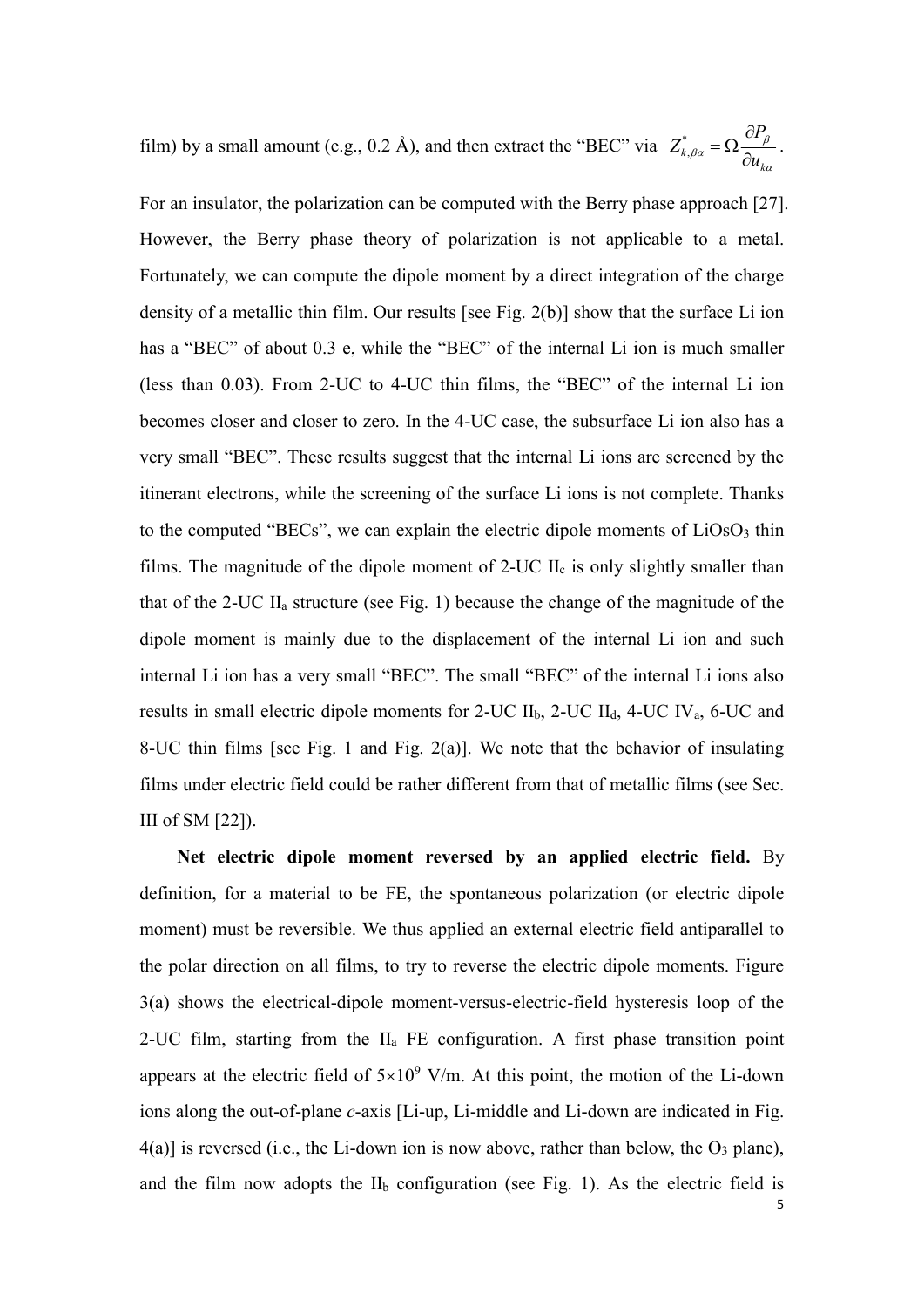further increased to  $8\times10^9$  V/m, the motion of Li-up along the *c*-axis is also reversed, and the film now possesses the IIc configuration. However, the motion of the Li-middle ion along the *c*-axis never switches, even when the electric field reaches  $2.5\times10^{10}$  V/m, which implies that a reversed state that would be symmetry-equivalent to the IIa FE configuration cannot be achieved. Then, we reduce the electric field gradually down to 0 V/m. During that decrease, the system remains in the asymmetric IIc configuration, but its net dipole moment decreases down to a zero-field value that is smaller than that of the IIa FE configuration -- which is due to the fact that the central Li ions never revert their displacements along the *c*-axis. When the electric field is further reduced to  $-2\times10^8$  V/m, the II<sub>d</sub> configuration with restored Li-up (i.e., the Li ion shifts back to be below the  $O_3$  plane) is observed. Once the electric field drops to  $-8\times10^8$  V/m, both Li-up and Li-down are restored to their original positions, so that the configuration returns to IIa. As the electric field is decreased further, the IIa configuration is retained and the corresponding electric dipole moment linearly increases in magnitude. This hysteresis loop is therefore asymmetric since the Li middle is not shifted, which differs from the case of ordinary FE materials.

Note also that one usually sandwiches insulating FE materials with metallic electrodes realize switching of ferroelectricity. However, in the "FE metal" case, if one contacts metallic film with electrodes, there will be a current flow and no electric field will be effectively applied. In practice, to apply electric fields to metallic films, one needs to grow some buffer insulating layers [18, 19], or straightly bring electrodes/charges to the proximity of a free-standing film [18]. As a reference, in our calculation, the dipole layer that generates the external fields considered here  $(8\times10^9)$ V/m) has a surface dipole moment density of  $3.38 \times 10^{-11}$  C/m, which amounts to a polarization charge of  $7.08\times10^{-2}$  C/m<sup>2</sup>. In our calculations, the electric field reaches values up to  $8\times10^9$  V/m, which appears to be high. However, theoretical *ab-initio* electric fields are typically larger by one or two order of magnitudes than experimental ones [28, 29]. Moreover, a recent measurement showed that electric fields as high as  $\simeq 3\times10^8$  V/m can be achieved in some multiferroic films [30]. As a result, theoretical fields of the order of  $10^{10}$  V/m are, in fact, reasonable, since they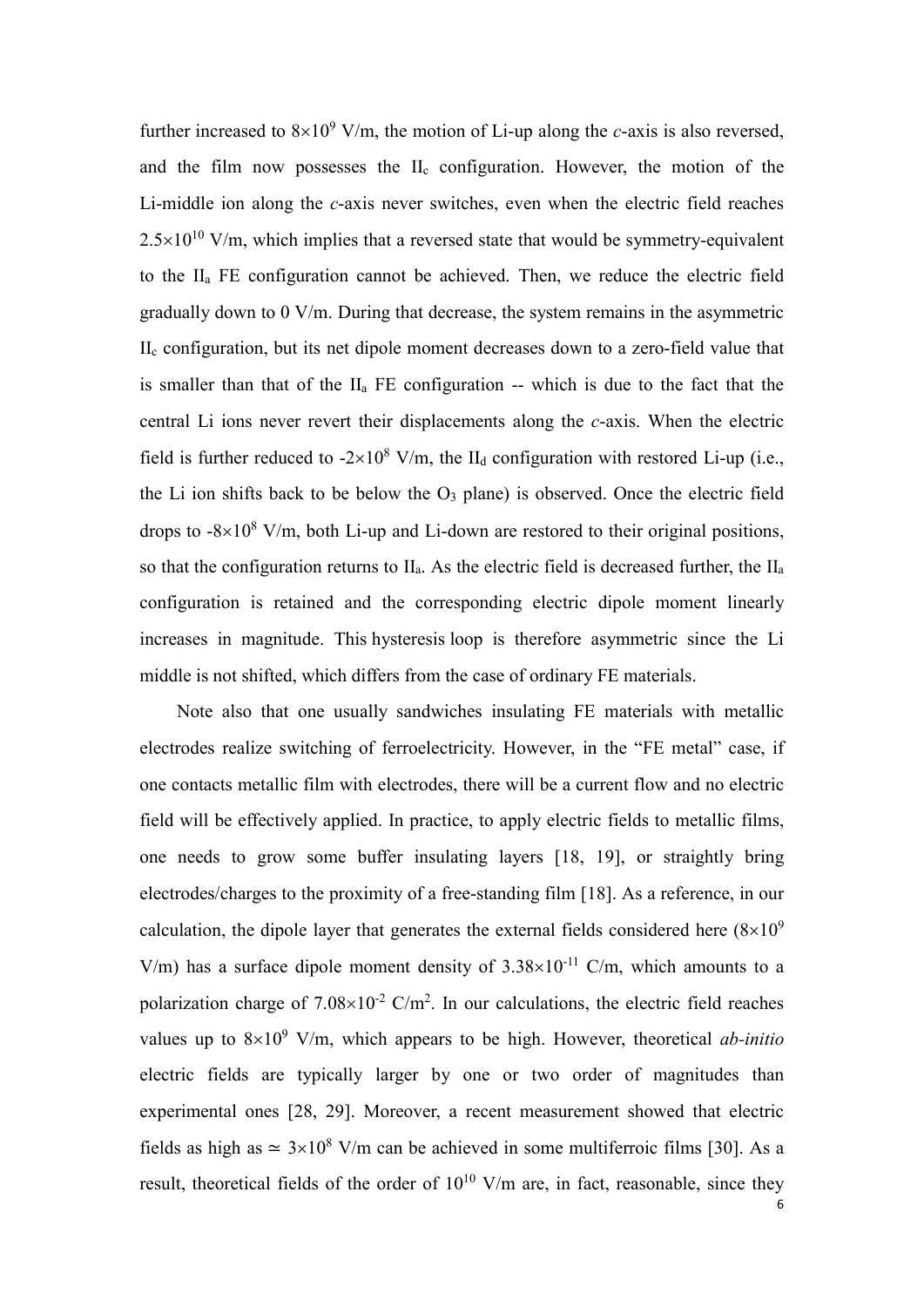should correspond to experimental fields of the order of about  $10^8 - 10^9$  V/m.

The net electric dipole moment for the 4-UC film is also plotted as a function of electric field in Fig. 3(b). If we start from the  $IV_a$  ferrielectric ground state with a negative electric dipole moment [see Fig. 2(a)], a positive electric field only results in a gradual change of the electric dipole moment towards the positive *c*-direction, because all Li ions have displacements that cannot be reversed in direction and only Li-up ions shifts slightly their motions under the electric field. As a result, there is no electrical hysteresis loop. Moreover, after the removal of the electric field, the 4-UC film always returns to its FI ground state. Similarly, a negative electric field only results in an enhancement of the magnitude of the (negative) electric dipole moment without inducing a phase transition. Therefore, the behavior of the 4-UC film under electric field is dramatically different from that of the 2-UC film.

Let us now understand why there is ferroelectricity in 2-UC LiOsO3 film, but not in the 4-UC case. For that, we computed the field-induced forces and the reversal barriers of the Li ions for 2-UC FE and 4-UC FI films (see Fig. 4). The field-induced force on the inner Li ions for the 2-UC and 4-UC films nearly fully vanish even when electric field reaches up to  $2\times10^{10}$  V/m. In contrast, the surface Li ions (Li-up and Li-down) undergo a notable field-induced force. This result indicates that the electric field inside the films is nearly completely screened by itinerant electrons, in agreement with the "BEC" results, and all inner Li ions are thus pinned.

Since surface Li ions in the 2-UC and 4-UC films are both experiencing significant forces under the electric field, it remains unclear why the electric dipole moment in the 4-UC film cannot be switched by an electric field. To understand the difference between 2-UC film and 4-UC film, we calculated the different reversal barriers of the Li ions of 2-UC and 4-UC films. In the 2-UC thin films, the barrier is relatively low, so that the surface Li ions can be reversed by the electric field. On the contrary, in the 4-UC films, the barrier for the surface Li-down ion is extremely high; therefore the surface Li-down ion can only move slightly, but it can never crossed the O3 plane. This may be because, in the case of the 4-UC film, we have more free carriers than the 2-UC film (see Fig. S3 and Table S1 of SM [22]). Note also that for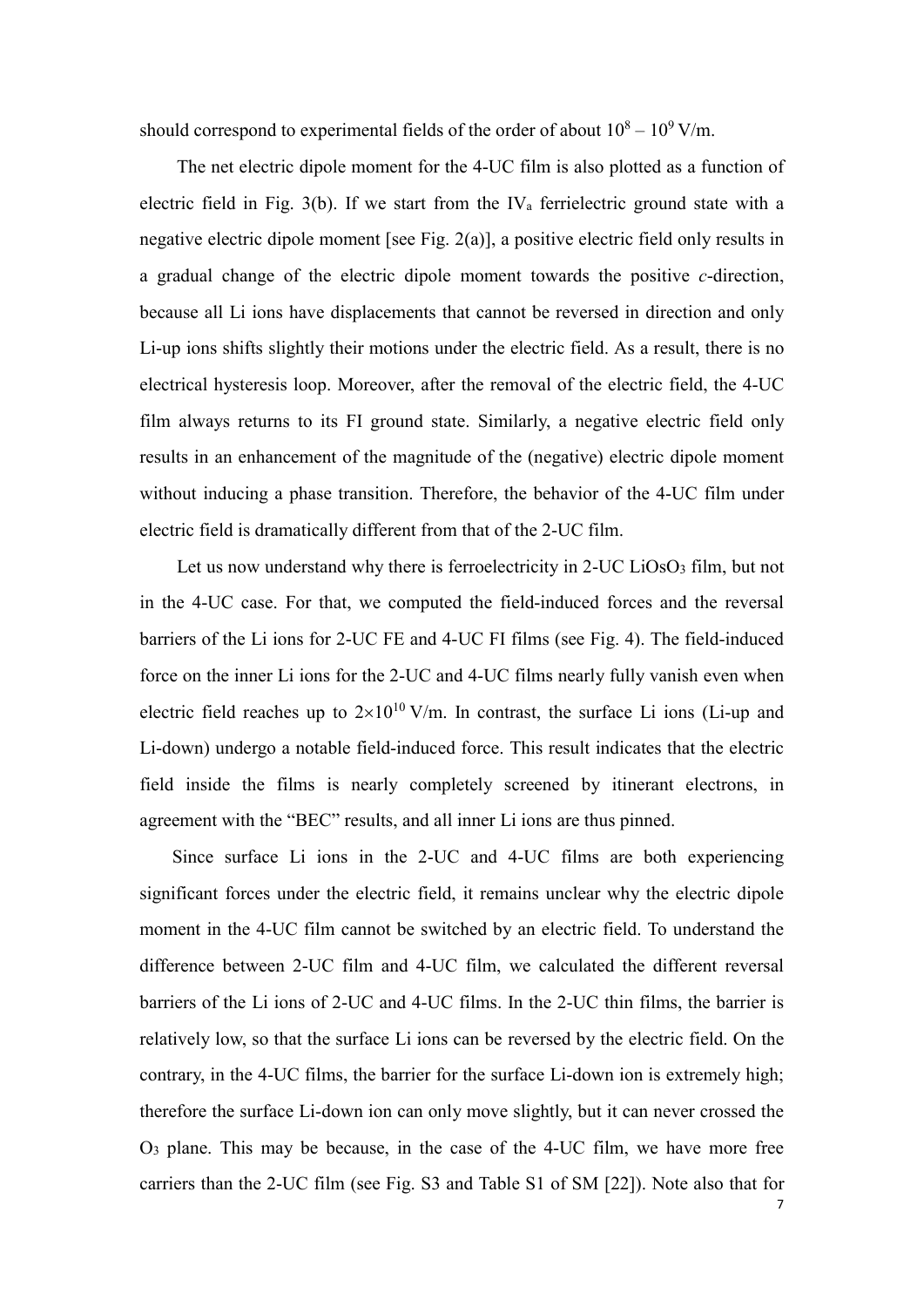the 4-UC film, the Li-up ions do not cross the  $O_3$ -plane during the structural path associated with Fig. 4(a), which explains why their barrier is null in Fig. 4(b).

In conclusion, by applying an electric field, we theoretically demonstrate the existence of ferroelectricity in ultrathin LiOsO<sub>3</sub> films (of a thickness of about 2-UC). A resulting asymmetrical hysteresis loop is achieved due to pinned middle Li ions. Excitingly, Fei *et al.* [21] experimentally and recently observed such polarization reversal in a 2D WTe<sub>2</sub> FE metallic film by applying an electric field, which is consistent with our theoretical results on metallic LiOsO<sub>3</sub> thin films. Moreover, when the film thickness is increased, no switchable ferroelectricity is found, which implies that films having minimal thicknesses are required for switching polar displacements in metal and to make miniaturized devices.

## **ACKNOWLEDGMENTS**

Work at Fudan is supported by NSFC (11374056), the Special Funds for Major State Basic Research (2015CB921700), Program for Professor of Special Appointment (Eastern Scholar), Qing Nian Ba Jian Program, and Fok Ying Tung Education Foundation. H. X. also thank the support of the Department of Energy, Office of Basic Energy Sciences, under Award No. DE-SC0002220. L. B. thanks the Air Force Office of Scientific Research under Grant No. FA9550-16-1-0065. We also acknowledge funding from the Luxembourg National Research Fund through the inter-mobility (Grant No. 15/9890527 GREENOX, J. I. and L. B.) and Pearl (Grant No. P12/4853155 COFERMAT, J. I.) programs. Some computations were also made possible owing to MRI Grant No. 0722625 from NSF, ONR Grant No. N00014-15-1-2881 (DURIP), and a Challenge grant from the Department of Defense.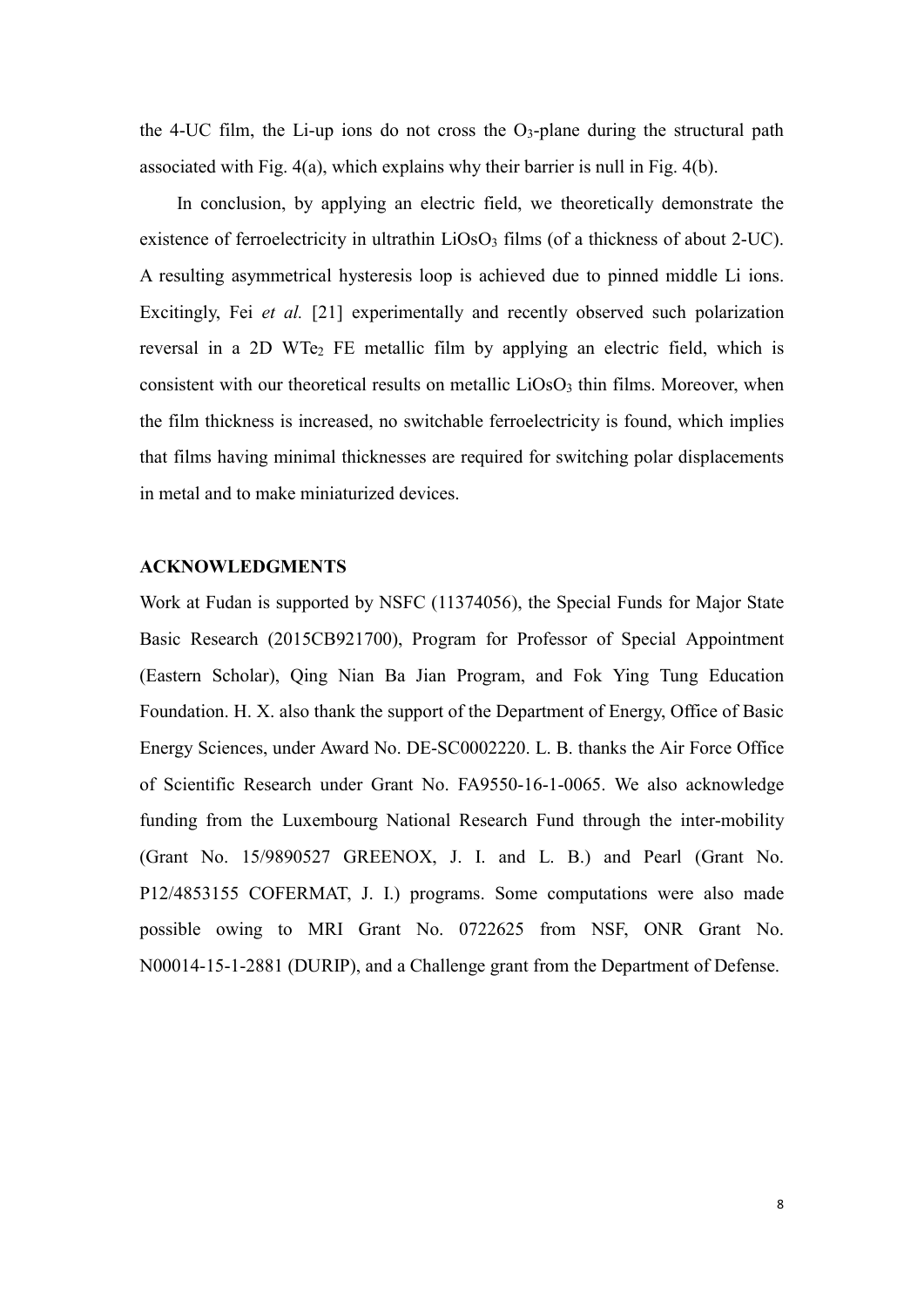

FIG. 1. Side views of metastable states and ground state of (a) 2-UC, (b) 3-UC and (c)  $4$ -UC LiOsO<sub>3</sub> films. The values of the relative energy (U, meV/Li) and the electric dipole moment value (P, e·Å/Li) are also provided here.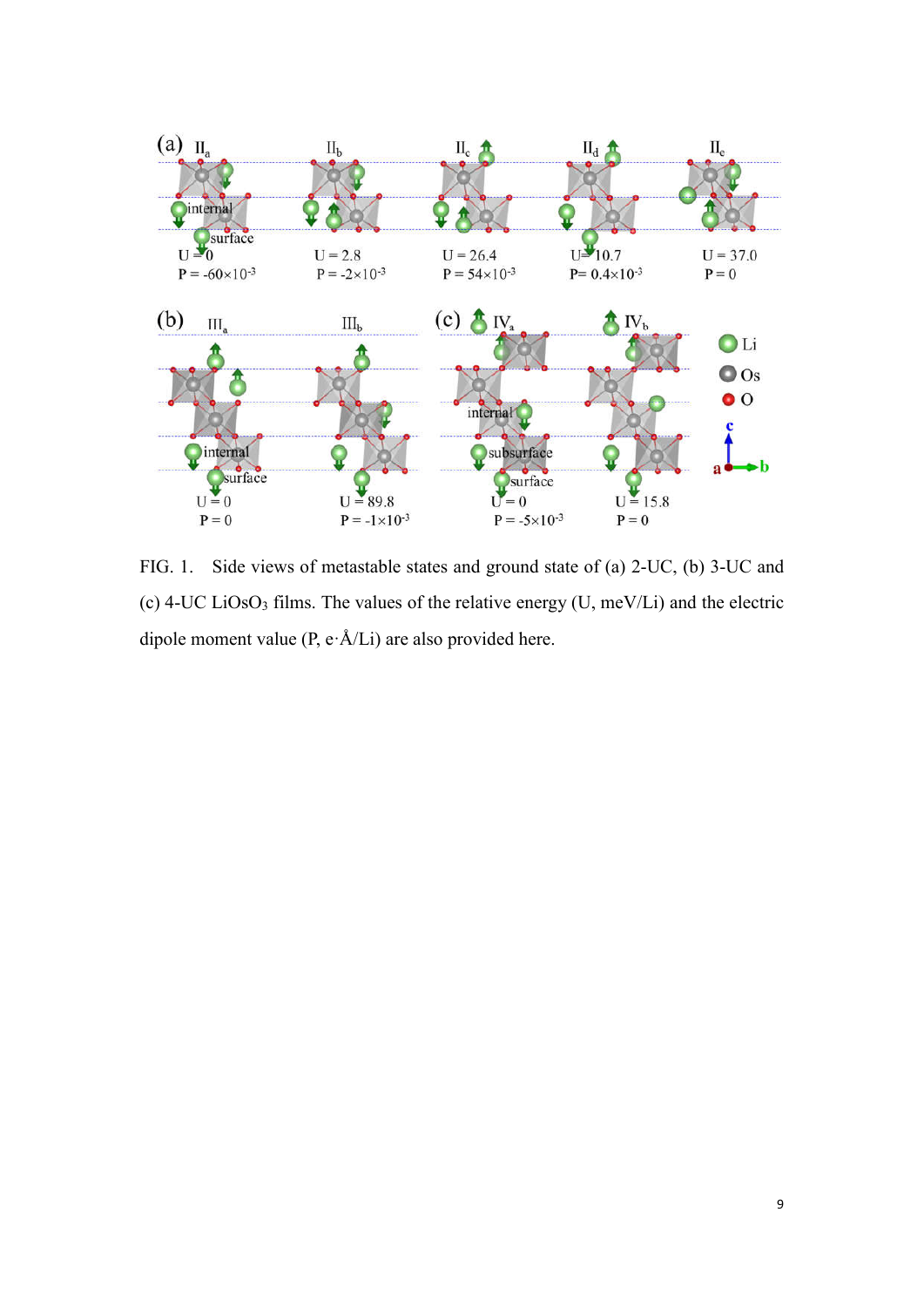

FIG. 2. (a) The electric dipole moment (P) of the lowest energy films as a function of thickness (n). (b) Born effective charge of Li ions of 2, 3 and 4-UC LiOsO3 films. The surface, subsurface, and internal Li ions are indicated in Figure 1.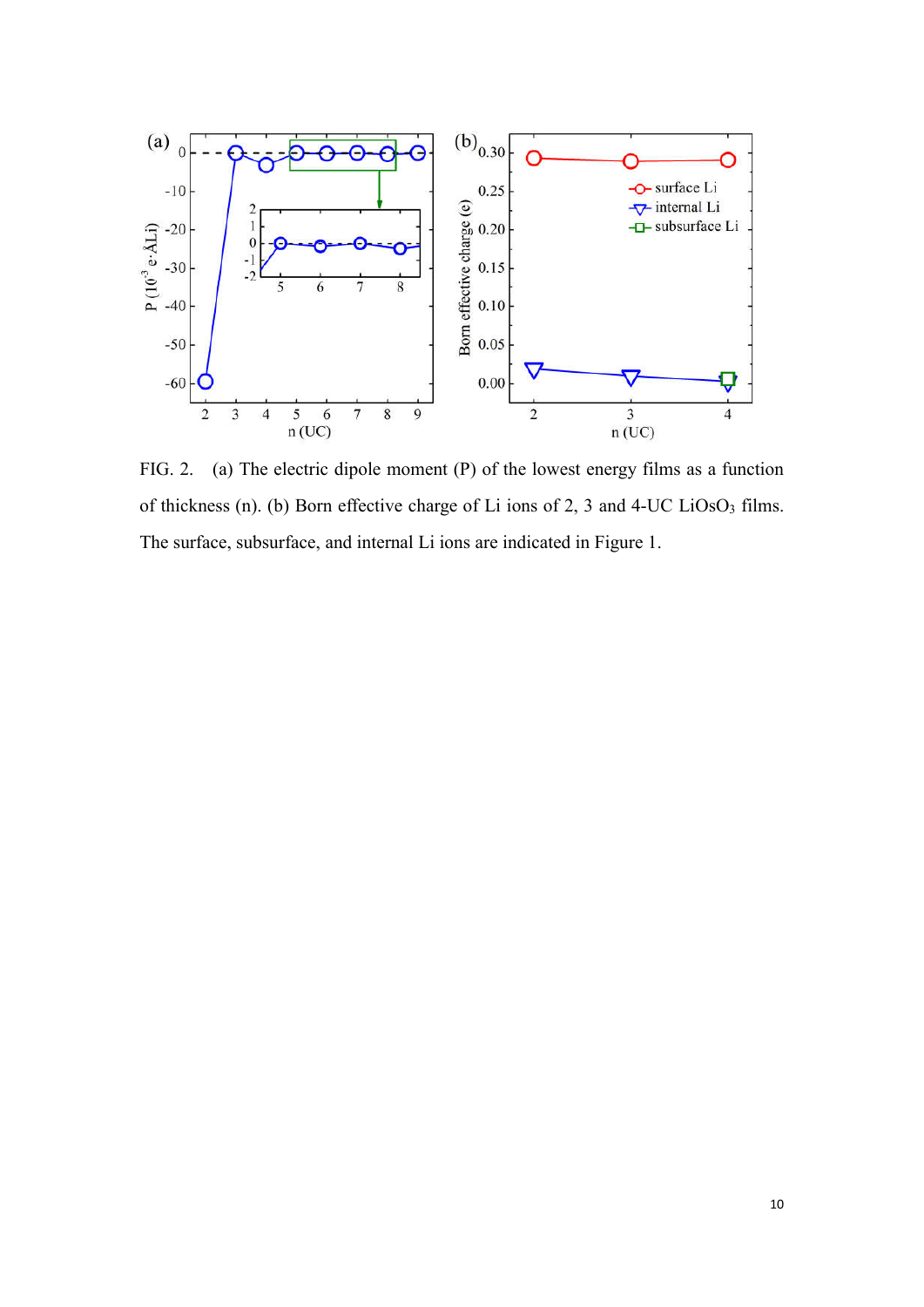

FIG. 3. (a) The asymmetrical electric-dipole-moment-*versus*-electric-field hysteresis loop of 2-UC FE film. The Red, blue, orange and green circles correspond to the four different  $II_a$ ,  $II_b$ ,  $II_c$  and  $II_d$  structures (see Fig. 1). The arrow indicates the direction of change of the electric field. (b) Dependence of electric dipole moment of 4-UC FI film on the external electric field. The inset is an enlargement around the zero field.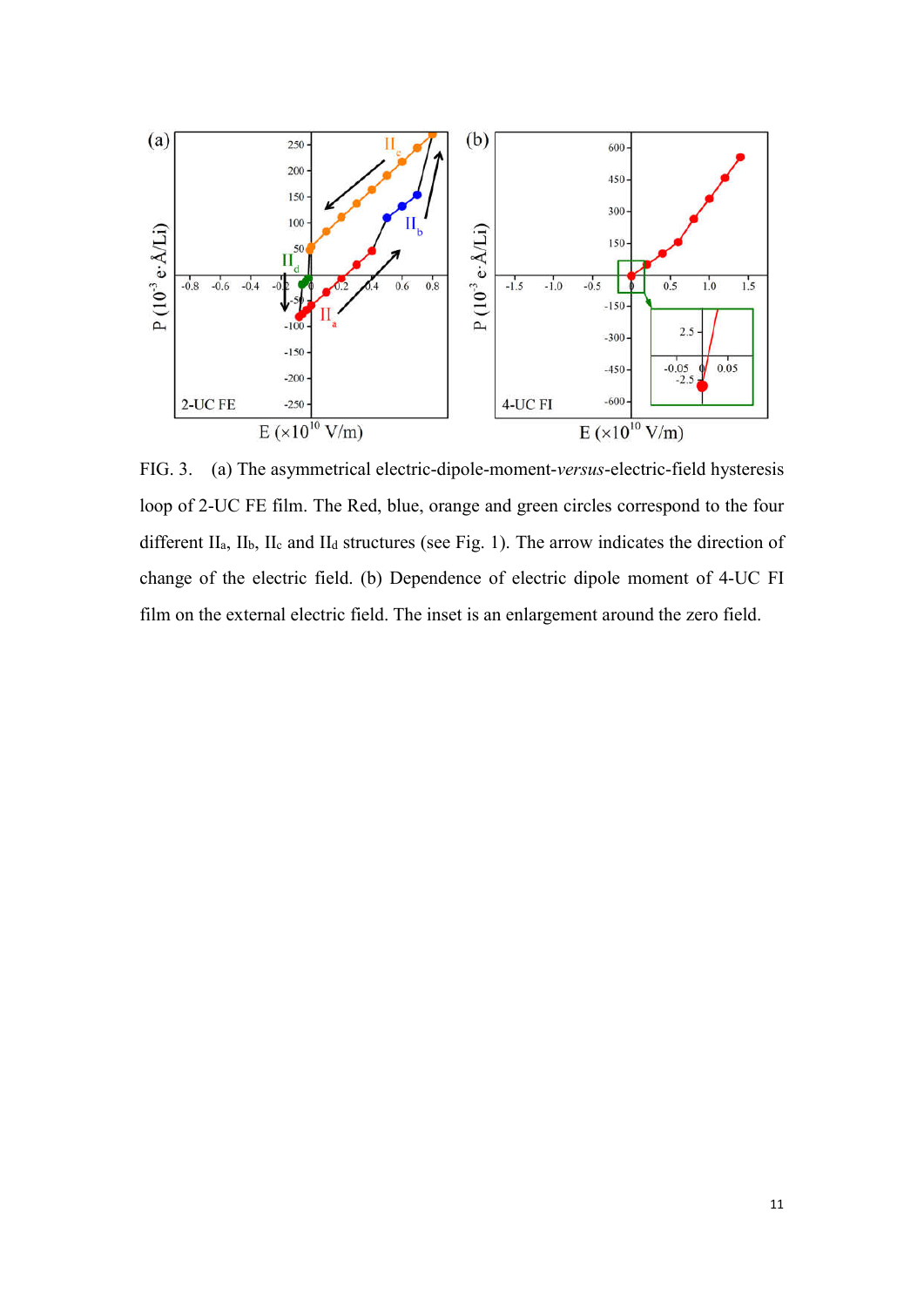

FIG. 4. (a) Atomic forces (gray arrows) of Li atoms induced by electric field of  $5\times10^{9}$  V/m for 2 and 4-UC films. (b) The energy barrier (dU) of Li atoms in different positions [indicated in (a)] in the electric dipole moment switching process. IV<sub>a</sub> is symmetry-equivalent state to the IVa FI configuration.